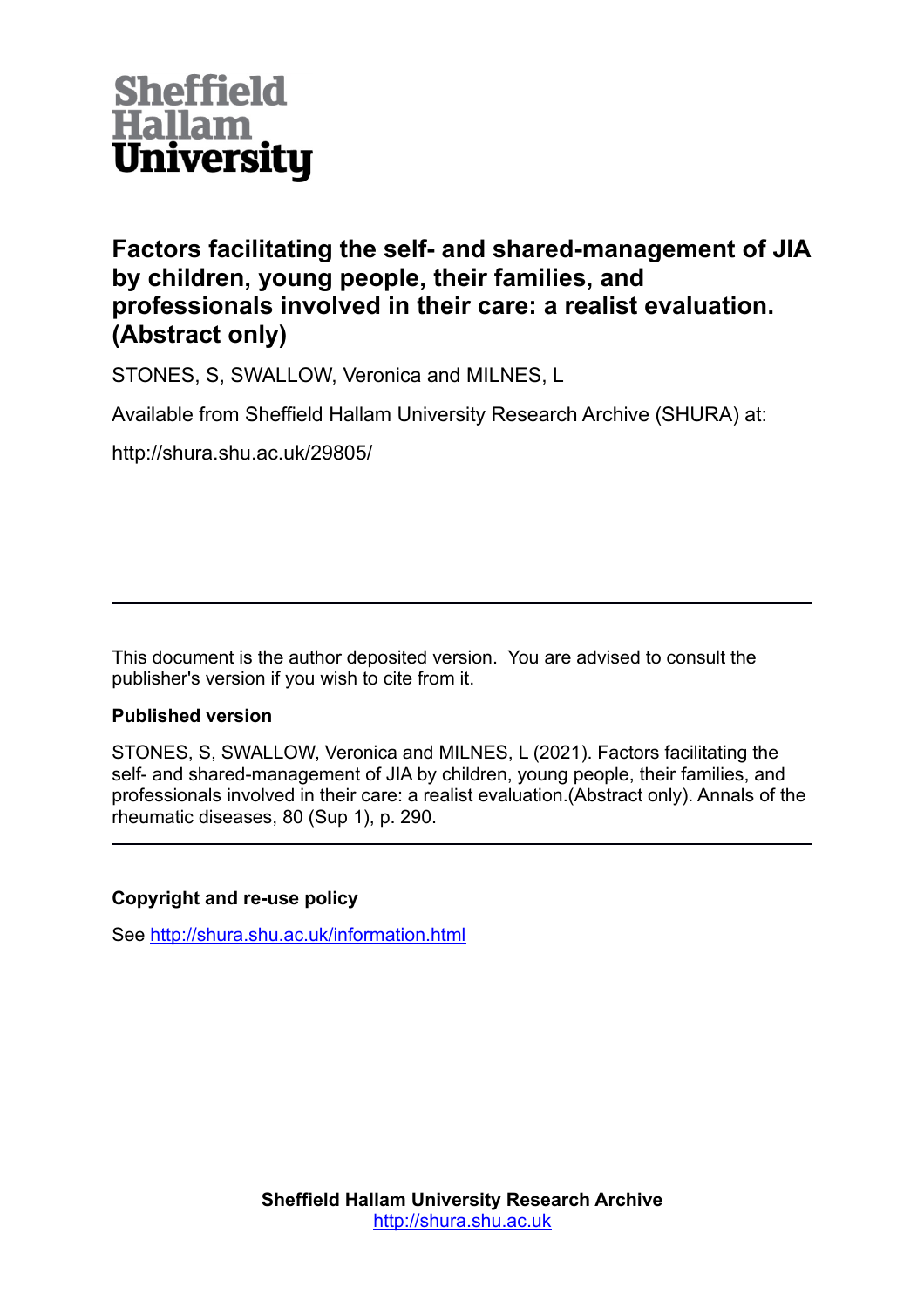#### **Abstract N°: 1286**

**Factors facilitating the self- and shared-management of JIA by children, young people, their families, and professionals involved in their care: A realist evaluation** 

## **Simon Stones\*<sup>1</sup> , Veronica Swallow<sup>2</sup> , Linda Milnes<sup>1</sup>**

*<sup>1</sup>University of Leeds, School of Healthcare, Leeds, United Kingdom*, *<sup>2</sup>Sheffield Hallam University, Department of Nursing & Midwifery, Sheffield, United Kingdom*

#### **Background:**

Juvenile idiopathic arthritis (JIA) is a long-term condition, often requiring some element of lifelong management. Therefore, it is logical that children and young people are empowered to become competent at self-managing their health and wellbeing, while families are supported in their shared-management role during childhood, relinquishing control at ageand developmentally appropriate periods in their child's development. However, there are limited theoretical foundations underpinning optimal self- and shared-management support for children, young people and families living with JIA.

## **Objectives:**

To explain the factors facilitating the self- and shared-management of JIA by children, young people, and their families, with professional support from healthcare professionals, third sector organisations, and education professionals.

#### **Methods:**

Guided by the Individual and Family Self-management Theory and the Shared Management Model, a three-stage realist evaluation was undertaken: 1) initial JIA self- and sharedmanagement question theories were elicited from a document review, integrative review, and stakeholder insights [1]; 2) seven initial question theories were tested using qualitative research methods with 20 participants (young people, families, healthcare professionals, education professionals, and third sector representatives); 3) analysis of findings using a theory-driven approach to thematic analysis, in order to identify demi-regularities to extend or refute the initial question theories. The analysis drew on deductive, inductive, and retroductive reasoning.

#### **Results:**

There were six refined JIA self- and shared-management question theories: 1) meaningful and bespoke self-management support across the life course for children and young people with JIA; 2) recognised and valued shared-management support for the families of children and young people with JIA, with autonomy in mind; 3) individual healthcare plans as a shared management communication tool to facilitate optimal management of JIA; 4) consistent recognition, value, and encourage of self- and shared-management support from the paediatric rheumatology multi-disciplinary team and associated professionals; 5) child, young-person, and family-focused paediatric rheumatology care and support services across